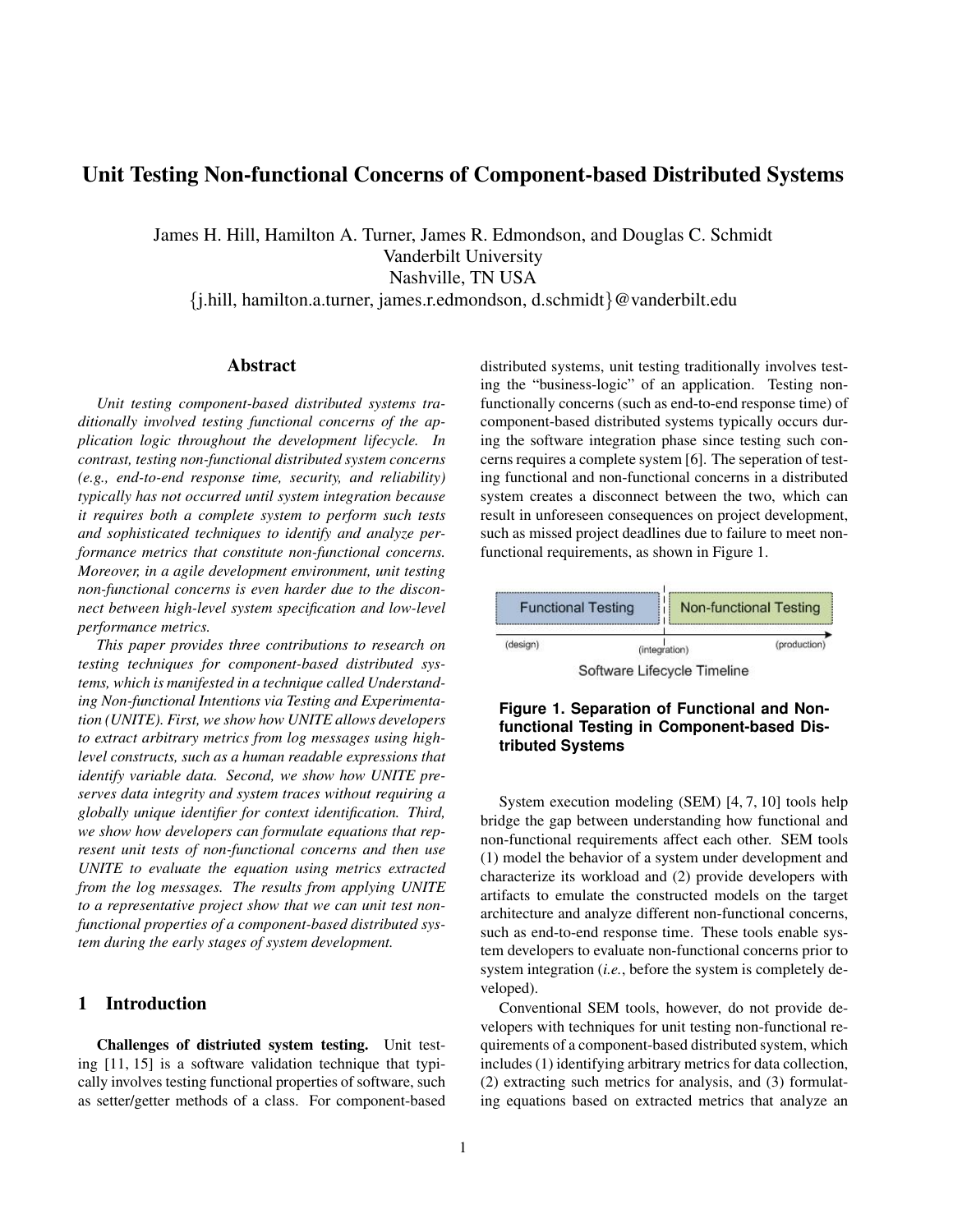individual non-functional concern or unit test. Moreover, in a development environment where requirements change constantly, system developers also need to measure, evaluate, and reason about non-functional concerns at the same level of abstraction as system requirements, and in a similar manner as functional concerns. Unfortunately, conventional SEM tools do not provide developers with techniques for abstracting and mapping low-level metrics to high-level system requirements and specifications. New techniques are therefore needed to enable unit testing of non-functional concerns and reasoning about low-level system metrics at a higher-level of abstraction.

Solution Approach  $\rightarrow$  High-level specification and analysis of non-functional concerns. Evaluating nonfunctional concerns of a component-based distributed system typically requires gathering metrics that are generated at different times while the system executing in its target environment. For example, understanding a simple metric like system throughout requires capturing data that represents the number of events/users processed, the lifetime of the system, aggregating individual results, and calculating system throughput. For more complex metrics, the evaluation process becomes harder, particularly for large-scale systems or ultra-large-scale systems [12] composed of many components and deployed across many hosts.

This paper describes a technique called *Understanding Non-functional Intentions via Testing and Experimentation (UNITE)* that is designed to alleviate the complexity of specifying and analyzing non-functional concerns of component-based distributed systems. UNITE is based on relational database theory [3] where metrics used to evaluate a non-functional unit test are associated with each other via relations to construct a data table. The constructed metric's table is evaluated by applying an SQL expression based on a user-defined function. Developers can use UNITE to evaluate non-functional properties of their applications via the following steps:

- 1. Use log messages to capture metrics of interests, such as time an event was sent or values of elements in an event;
- 2. Identity metrics of interest within the log messages using message constructs, such as: {STRING ident} sent message {INT eventId} at {INT time};
- 3. Define unit tests to analyze non-functional concerns (such as overall latency, end-to-end response time, or system reliability and security) by formulating equations using the identified metrics, which can span many log messages.

Our experience applying UNITE to a representative component-based distributed system shows it is an effective technique for unit testing non-functional concerns during the early stages of system development. Moreover, as new concerns arise developers need only add new log message(s) to capture the metric(s) along with high-level construct(s) to extract the metric(s). UNITE thus significantly reduces the complexity of specifying non-functional unit tests while producing a repository of historical data that can analyzed and monitored throughout a distributed system's software development lifecycle.

Paper Orginazation. The remainder of this paper is organized as follows: Section 2 summarizes our representative distributed system case study; Section 3 describes the structure and functionality of UNITE; Section 4 shows how we applied UNITE to our case study; Section 5 compares UNITE with related work; and Section 6 presents concluding remarks.

## 2 Case Study: the QED Project

The Global Information Grid (GIG) middleware [2] is an ambitious component-based ultra-large-scale system [12] designed to ensure that different applications can collaborate effectively and deliver appropriate information to users in a timely, dependable, and secure manner. Due to the scale and complexity of the GIG, however, conventional implementations do not provide adequate end-to-end quality-ofservice (QoS) assurance to applications that must respond rapidly to priority shifts and unfolding situations. In particular, the GIG infrastructure software used for our case study is a component-based architecture based on Java Messaging Service and JBoss.

The QoS-Enabled Dissemination (QED) [1] project is a multi-organization collaboration designed to improve GIG middleware so it can meet QoS requirements of users and component-based distributed systems by providing reliable and real-time communication that is resilient to the dynamically changing conditions of GIG environments. Figure 2 shows QED in the context of the GIG. At the heart of the



## **Figure 2. Conceptual Model of QED in the Context of the GIG**

QED middleware is a Java-based information broker that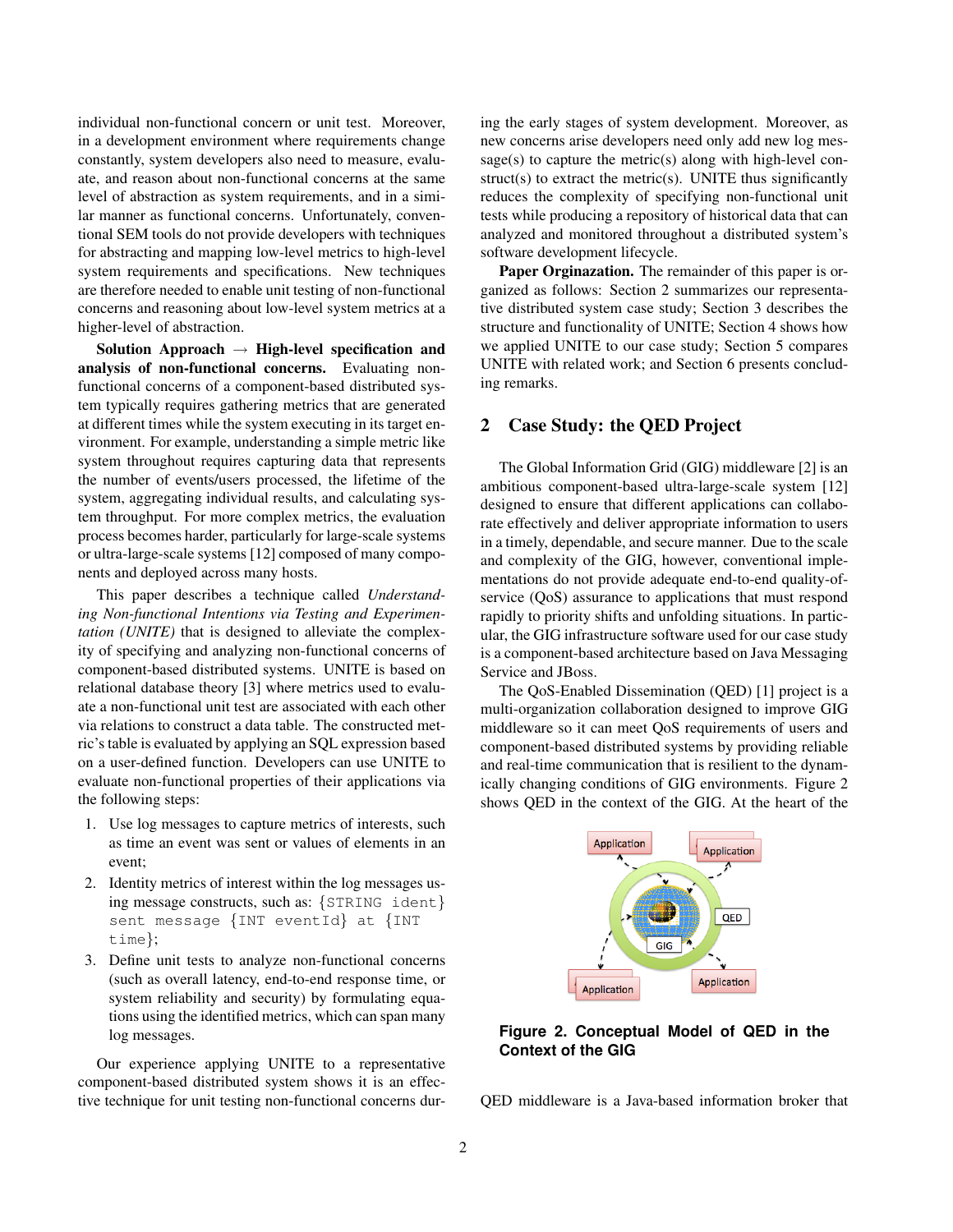enables tailoring and prioritizing of information based on mission needs and importance, and responds rapidly to priority shifts and unfolding situations.

The QED project is in its first year of development and is slated to run for several more years. Since the QED middleware is infrastructure software, applications that use it cannot be developed until the middleware is sufficiently mature. It is therefore hard for QED developers to ensure their software architecture and implementations are actually improving the QoS of applications that will ultimately run on the GIG middleware. The QED project thus faces a typical problem in large-scale distributed system development: the *serialized phasing problem* [10]. In serialized phasing, the system is developed in layers where components in the upper layer(s) are not developed until long after the components in the lower layer(s) are developed. Design flaws that affect non-functional concerns, however, are typically not discovered until the final stages of development, *e.g.*, at system integration time.

To overcome the serialized-phasing problem, QED developers are using system execution modeling (SEM) tools to automatically and continuously execute performance regression tests against the QED and evaluate non-functional properties throughout QED's development. In particular, QED is using CUTS [10], which is a platform-independent SEM tool for component-based distributed systems. System developers use CUTS by modeling the behavior and workload of their component-based distributed system and generating a test system for their target architecture. System developers then execute the test system on their target architecture, and CUTS collects performance metrics, which can be used to unit test non-functional concerns. This process is repeated continuously throughout the software development lifecycle of the system under development.

In prior work [8], we showed how integrating CUTSbased SEM tools with continuous integtration environments provided a flexible solution for executing and managing component-based distributed system tests continuously throughout the development lifecycle. Our prior work also showed how simple log messages can capture arbitrary metrics of interest to evaluate non-functional concerns continuously throughout a system development. Applying the results of our prior work to the initial prototype of the QED middleware, however, revealed the following limitations of the initial version of CUTS:

• Limitation 1: Inability to extract arbitrary data. Data extraction is the process of locating relevant information in a data source that can be used for analysis. In the initial version of CUTS, data extraction was limited to metrics that CUTS knew *a priori*, *e.g.*, at compilation time. It was therefore hard to identify, locate, and extract arbitrary data, especially if a non-functional unit test needed data that CUTS did not know *a priori*.

QED developers needed a technique to identify metrics of interest that can be extracted from large amounts of system data. Moreover, the extraction technique should allow developers to identify key metrics at a high-level of abstraction and be flexible enough to handle data variation to apply CUTS effectively to large-scale systems.

• Limitation 2: Inability to analyze and aggregate abitrary data. Data analysis and aggregation is the process of evaluating extracted data based on a user-defined equation, and combining multiple results (if applicable) to a single result. This process is necessary since unit testing operates on a single result—either simple or complex—to determine whether it passes or fails. In the initial version of CUTS, data analysis and aggregation was limited to functions that CUTS knew *a priori*, which made it hard to analyze arbitrary data via user-defined functions.

The QED developers need a flexible technique for collecting metrics that can be used in user-defined functions to evaluate various system-wide non-functional concerns, such as relative server utilization or end-to-end response time for events with different priorities. Moreover, the technique should preserve data integrity (*i.e.*, ensuring data is associated with the execution trace that generated it), especially in absence of a globally unique identifier to identify the correct execution trace that generated it.

Due to these limitations, it was hard for system developers to use the initial version of CUTS to conduct unit tests of non-functional concerns of QED. Moreover, this problem extends beyond the QED project and applies to other distributed systems that want to perform unit testing of nonfunctional concerns. The remainder of this paper discusses how we addressed these limitations by improving CUTS so it can be used to unit test non-functional concerns of component-based distributed systems throughout the software development lifecycle.

## 3 UNITE: High-level Specification and Autoanalysis of Non-Functional Concerns

This section presents the underlying theory of UNITE and describes how it can be used to unit test non-functional concerns of component-based distributed systems.

## 3.1 Specification and Extraction of Metrics from Text-based System Logs

System logs (or execution traces) are essential to understanding the behavior of a system, whether or not the system is distributed [13]. Such logs typically contain key data that can be used to analyze the system online and/or offline. For example, Listing 1 shows a simple log produced a system.

<sup>1</sup> activating LoginComponent 2 . . .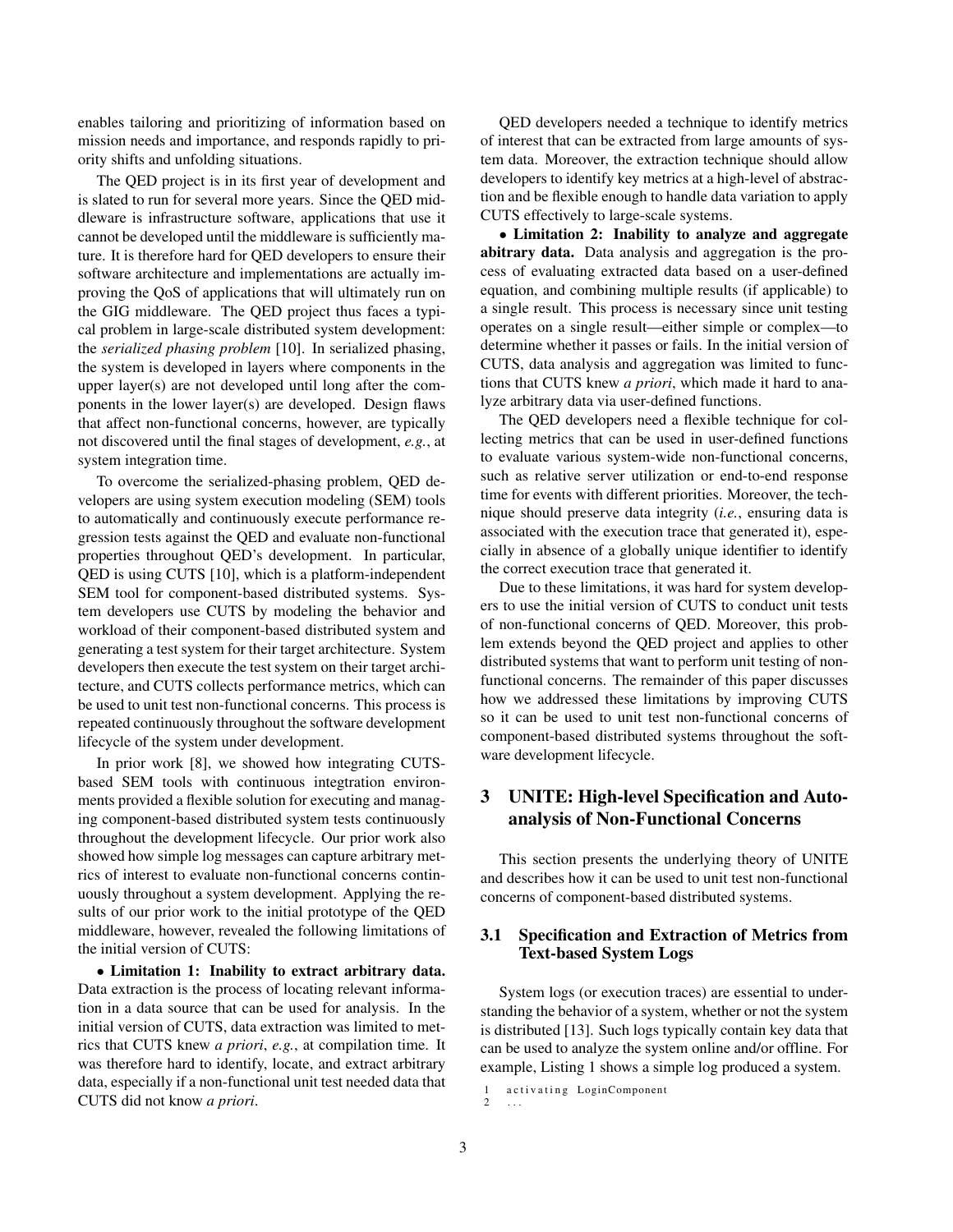```
3 LoginComponent recv request 6 at 1234945638<br>4 validating username and password for reques
    validating username and password for request 6
5 username and password is valid
6 granting access at 1234945652 to request 6
7 . . .
8 de activating the LoginComponent
```
## **Listing 1. Example log (or trace) produced by a system**

As shown in Listing 1, each line in the log represents a system effect that generated the log entry. Moreover, each line captures the state of the system when the entry was produced. For example, line 3 states when a login request was received by the LoginComponent and line 6 captures when access was granted to the client by the LoginComponent.

Although a system log contains key data to analyzing the system that produced it, the log is typically generated in a verbose format that can be understood by humans. This format implies that most data is discardable. Moreover, each entry is constructed from a well-defined format, which we call a *log format*, that will not change throughout the lifetime of system execution. Instead, certain values (or variables) in each log format, such as time or event count, will change over the lifetime of the system. We formally define a log format  $LF = (V)$  as:

• A set  $V$  of variables (or tags) that capture data of interest in a log message.

Moreover, Equation 1 determines the set of variables in a given log format  $LF_i$ .

$$
V = vars(LF_i) \tag{1}
$$

Implementing log formats in UNITE. To realize log formats and Equation 1 in UNITE, we use high-level constructs to identify variables  $v \in V$  that contain data for analyzing the system. Users specify their message of interest and use placeholders—identified by brackets { }—to tag variables (or data) that can be extracted from an entry. Each placeholder represents variable portion of the message that may change over the course of the systems lifetime, thereby addressing Limitation 1 stated in Section 2. Table 1

**Table 1. Log format variable types supported by UNITE**

| <b>Type</b>   | <b>Description</b>                |  |
|---------------|-----------------------------------|--|
| INT           | Integer data type                 |  |
| <b>STRING</b> | String data type (with no spaces) |  |
| FLOAT         | Floating-point data type          |  |

lists the different placeholder types currently supported by UNITE. Finally, UNITE caches the variables and converts the high-level construct into a regular expression. The regular expression is used during the analysis process (see Section 3.3) to identify messages that have candidate data for variables  $V$  in log format  $LF$ .

 $LF_1$ : {STRING owner} recv request {INT reqid} at {INT recv}  $LF_2$ : granting access at  $\{INT\ reply\}$  to request  $\{INT\o\}$ 

## **Listing 2. Example log formats for tag metrics of interest**

Listing 2 exemplifies high-level constructs for two log entries from Listing 1. The first log format  $(LF_1)$  is used to locate entries related to receiving a login request for a client (line 3 in Listing 1). The second log format  $(LF_2)$  is used to locate entries related to granting access to a client's request (line 6 in Listing 1). Overall, there are 5 tags in Listing 2. Only two tags, however, capture metrics of interest: recv in  $LF_1$  and reply in  $LF_2$ . The remaining three tags (*i.e.*, owner, LF1.reqid, and LF2.reqid) are used to preserve causality, which we explain in more detail in Section 3.2.

## 3.2 Specification of Unit Test for Analyzing Nonfunctional Concerns

Section 3.1 disussed how we use log formats to identify entries in a log that contain data of interest. Each log format contains a set of tags, which are representative of variables and used to extract data from each format. In the trivial case, a single log format can be used to analyze a nonfunctional concern. For example, if a developer wanted to know how many events a component received per second, then the component could cache the necessary information internally and generate a single log message when the system is shutdown.

Although this approach is feasible, *i.e.*, caching data and generating a single message, it is not practical in a component-based distributed system because individual data points used to analyze the system can be generated by different components. Moreover, data points can be generated from components deployed on different hosts. Instead, what is needed is the ability to generate independent log messages and specify how to associate the messages with each other to preserve data integrity.

In the context of unit testing non-functional concerns, we formally define a unit test  $UT = (LF, CR, f)$  as:

- A set  $LF$  of log formats that have variables  $V$  identifying which data to extract from log messages.
- A set  $CR$  of causal relations that specify the order of occurrence for each log format such that  $CR_{i,j}$  means  $LF_i \rightarrow LF_i$ , or  $LF_i$  occurs before  $LF_i$ .
- A user-defined evaluation function  $f$  based on the variables in LF.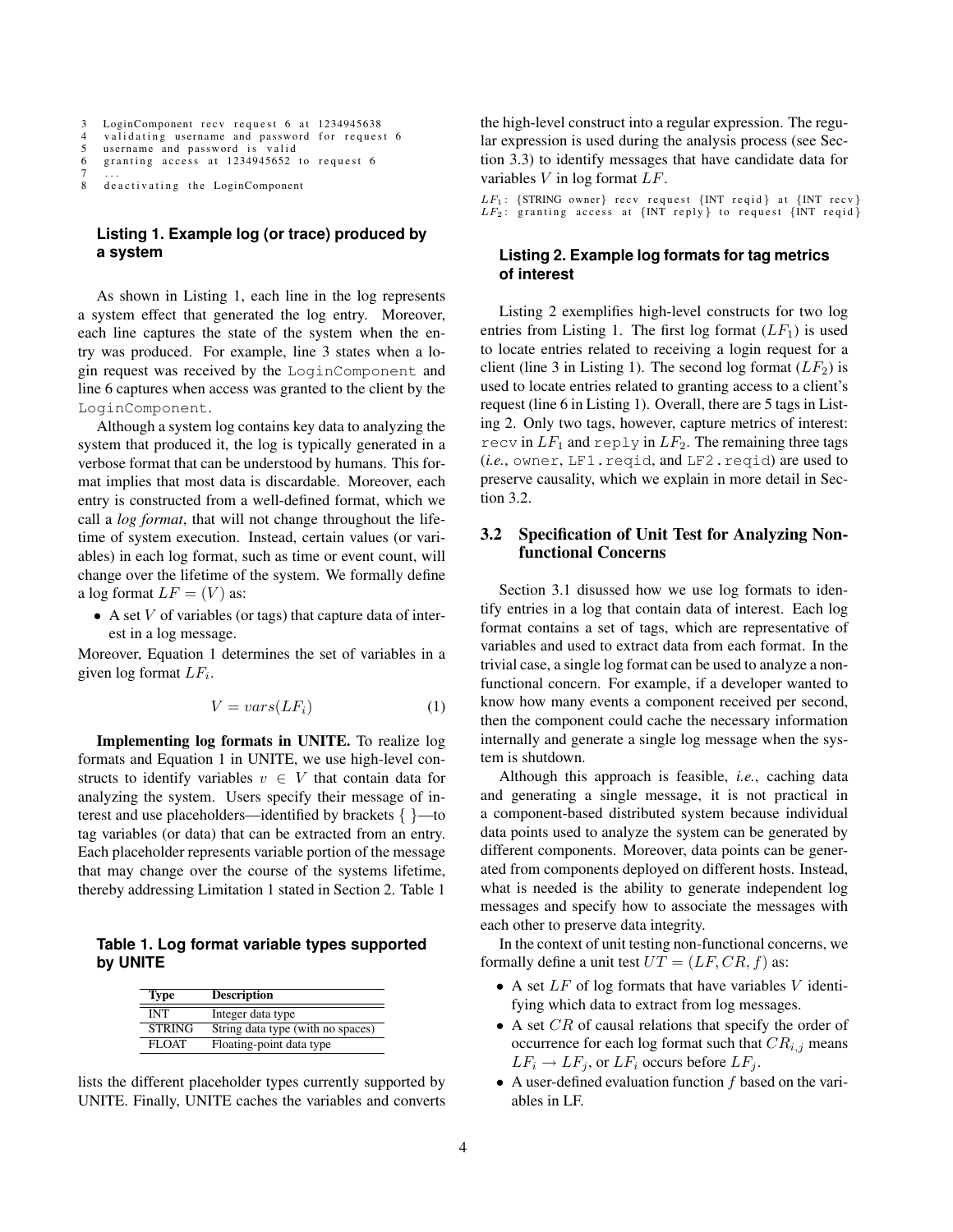Causal relations are traditionally based on time. UNITE, however, uses log format variables to resolve causality because it alleviates the need for a globally unique identifier to associate metrics (or data). Instead, you only need to ensure that two unique log formats can be associated with each other, and each log format is in at least one causal relation (or association). UNITE does not permit circular relations because it requires human feedback to determine where the relation chain between log formats begins and ends.

We formally define a causal relation  $CR_{i,j} = (C_i, E_j)$ as:

- A set  $C_i \subseteq vars(LF_i)$  of variables that define the key to represent the cause of the relation.
- A set  $E_i \subseteq vars(LF_i)$  of variables that define the key to represent the effect of the relation.

Moreover,  $|C_i| = |E_j|$  and the type of each variable (see Table 1), *i.e.*,  $type(v)$ , in  $C_i$ ,  $E_j$  is governed by Equation 2:

$$
type(C_{i_n}) = type(E_{j_n})
$$
\n(2)

where  $C_{i_n} \in C_i$  and  $E_{j_n} \in E_j$ .

Implementing unit tests in UNITE. In UNITE, users define unit tests by selecting what log formats should be used to extract data from message logs. If a unit test has more than one log format, then users must create a causal relation between each log format. When specifying casual relations, users select variables from the corresponding log format that represent the cause and effect. Last, users define an evaluation function based on the variables in selected log formats.

For example, if a QED developer wanted to create a unit test to calculate duration of the login operation, then a unit test is created using  $LF_1$  and  $LF_2$  from Listing 2. Next, a causal relation is defined between  $LF_1$  and  $LF_2$  as:

$$
LF_1.read = LF_2.read \tag{3}
$$

Finally, the evaluation function is defined as:

$$
LF_2.reply - LF_1. recv \tag{4}
$$

The following section discusses how we evaluate the function of non-functional unit tests for component-based distributed systems.

### 3.3 Evaluation of Non-functional Unit Tests

Section 3.1 discussed how log formats can be used to identify messages that contains data of interest. Section 3.2 discussed how to use log formats and casual relations to specify unit test for non-functional concerns. The final phase of the process is evaluating the unit test, *i.e.*, the evaluation function  $f$ . Before we explain the algorithm

used to evaluate a unit test's function, we must first understand different types of causal relations that can occur in a component-based distributed system.

As shown in Figure 3, there are four types of causal relations that can occur in a component-based distributed system, which affect the algorithm used to evaluate a unit test. The first type (a) is one-to-one relation, which is the most



**Figure 3. Four Types of Causal Relations That Can Occur in a Component-based Distributed System**

trivial type to resolve between multiple log formats. The second type (b) is one-to-many relation and is a result of a multicast event. The third type (c) is many-to-one, which occurs when many different components send a event type to a single component. The final type (d) is a combination of previous types  $(a) - (d)$ , and is the most complex relation to resolve between multiple log formats.

If we assume that each entry in a message log contains its origin, *e.g.*, hostname, then we can use dynamic programming algorithm and relational database theory to reconstruct the data table of values for a unit test's variables. Algorithm 1 lists our algorithm for evaluating a unit test. As shown in Algorithm 1, we evaluate a unit test  $UT$  given the collected log messages  $LM$  of the system. The first step to the evaluation process is to create a directed graph  $G$  where log formats  $LF$  are nodes and the casual relations  $CR_{i,j}$  are edges. We then topologically sort the directed graph so we know the order to process each log format. This step is necessary because when causal relation types  $(b) - (d)$  are in the unit test specification, processing the log formats in reverse order of occurrence reduces algorithm complexity for constructing data set DS. Moreover, it ensures we have rows in the data set to accommodate the data from log formats that occur prior to the current log format. After topologically sorting the log formats, we construct a data set DS, which is a table that has a column for each variable in the log formats of the unit test.

Likewise, we sort the log messages by origin and time to ensure we have the correct message sequence for each origin. This step is necessary if you want to see data trend over the lifetime of the system before aggregating the results, which we discuss later in the paper. Once we have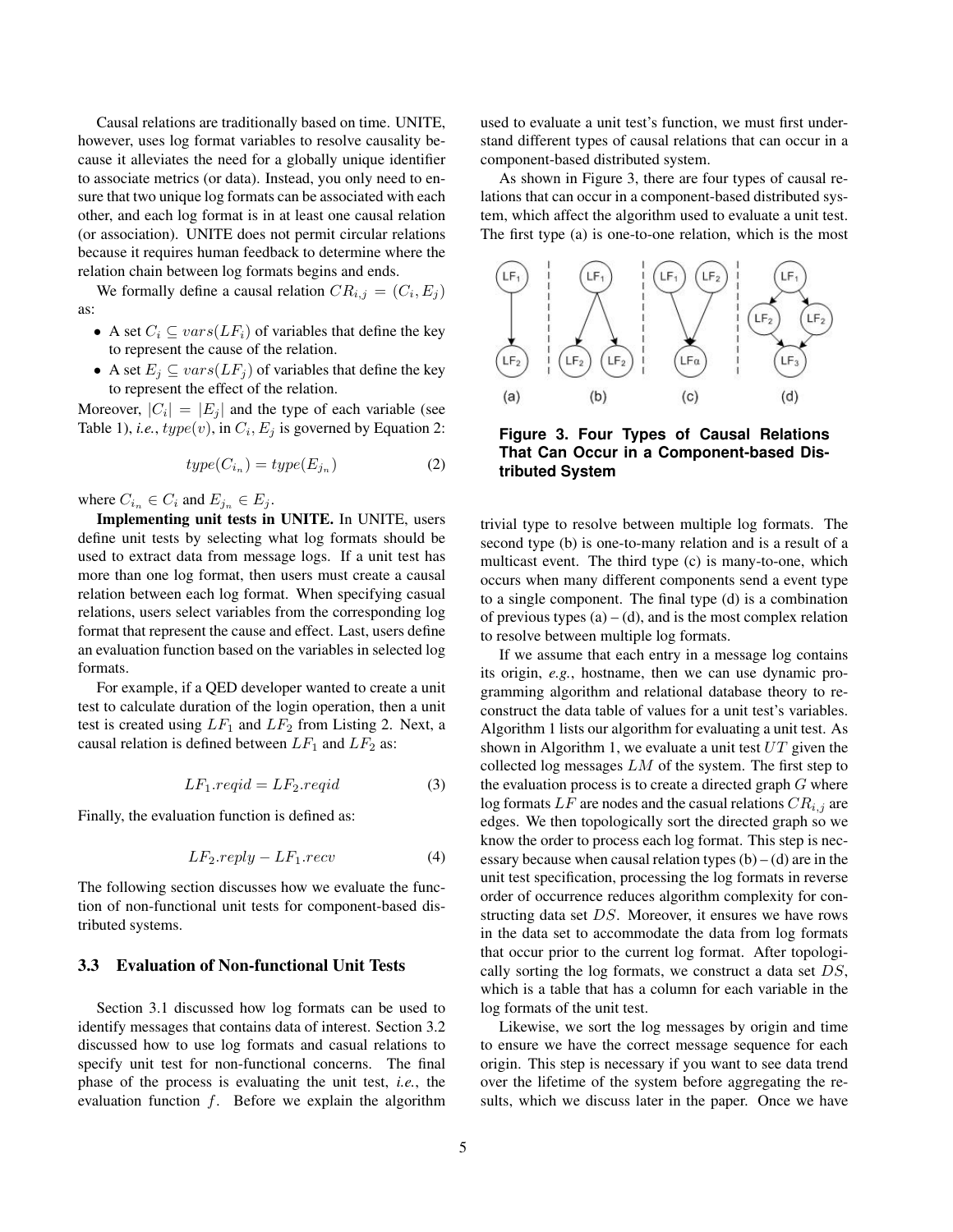Algorithm 1 General algorithm evaluating a unit test via log formats and causal relations

|     | 1: procedure EVALUATE( $UT, LM$ )                              |
|-----|----------------------------------------------------------------|
| 2:  | $UT$ : unit test to evaluate                                   |
| 3:  | $LM$ : set of log messages with data                           |
| 4:  | $G \leftarrow directed_{\mathcal{A}}$                          |
| 5:  | $LF' \leftarrow topological.sort(G)$                           |
| 6:  | $DS \leftarrow variable_table(UT)$                             |
| 7:  | $LM' \leftarrow$ sort LM ascending by (origin, time)           |
| 8:  |                                                                |
| 9:  | for all $LF_i \in LF'$ do                                      |
| 10: | $K \leftarrow C_i$ from $CR_{i,j}$                             |
| 11: |                                                                |
| 12: | for all $LM_i \in LM'$ do                                      |
| 13: | if $matches(LF_i, LM_i)$ then                                  |
| 14: | $V' \leftarrow$ values of variables in $LM_i$                  |
| 15: |                                                                |
| 16: | if $K \neq \emptyset$ then                                     |
| 17: | $R \leftarrow findrows(DS, K, V')$                             |
| 18: | update(R, V')                                                  |
| 19: | else                                                           |
| 20: | append(DS, V')                                                 |
| 21: | end if                                                         |
| 22: | end if                                                         |
| 23: | end for                                                        |
| 24: | end for                                                        |
| 25: |                                                                |
| 26: | $DS' \leftarrow$ purge incomplete rows from $DS$               |
| 27: | <b>return</b> $f(DS')$ where f is evaluation function for $UT$ |
|     | 28: end procedure                                              |
|     |                                                                |

sorted the log messages, we match each log format in  $LF'$ against each log message in  $LM'$ . If there is a match, then we extract values of each variable from the log message, and update the data set. If there is a cause variable set  $C_i$ for the log format  $LF_i$ , we locate all the rows in the data set where the values of  $C_i$  equal the values of  $E_i$ , which are set by processing the previous log format. If there is no cause variable set, we append the values from the log message to the end of the data set. Finally, we purge all the incomplete rows from the data set and evaluate the data set using the user-defined evaluation function for the unit test.

Handling duplicate data entries. For long running systems, it is not uncommon to see variations of the same log message within the complete set of log messages. Moreover, we defined log formats on a unit test to identify variable portions of a message (see Section 3.1). We therefore expect to encounter the same log format multiple times. When constructing the data set in Algorithm 1, different variations of the same log format will create multiple rows in final data set. A unit test, however, operates on a single value, and not multiple values. To address this concern, we use the following techniques:

- Aggregation. A function used to convert a data set to a single value. Examples of an aggregation function are, but not limited to: AVERAGE, MIN, MAX, and SUM.
- Grouping. Given an aggregation function, grouping

is used to identify data sets that should be treated independent of each other. For example, in the case of causal relation (d) in Figure 3, the values in the data set for each sender  $(i.e., LF_2)$  could be considered a group and analyzed independently.

We require specifying of an aggregation function as part of the evaluation equation  $f$  for a unit test because it is known *a priori* if a unit test may produce a data set with multiple values. We formally define a unit test with groupings  $UT' = (UT, \Gamma)$  as:

- A unit test  $UT$  for evaluating a non-funtional concern.
- A set  $\Gamma \subseteq vars(UT)$  of variables from the log formats in the unit test.

Evaluating unit tests in UNITE. In UNITE, we implemented Algorithm 1 using the SQLite relational database (sqlite.org). To construct the variable table, we first insert the data values for the first log format directly into the table since it has no causal relations. For the remaining log formats, we transform its causal relation(s) into a SQL UPDATE query. This allows us to update only rows in the table where the relation equals values of interest in the current log message. Table 2 shows the variable table constructed by UNITE for the example unit test in Section 3.2. After the variable data table is constructed, we use the eval-

**Table 2. Example Data Set Produced from Log Messages**

| LF1_reqid | LF1_recv   | LF2_regid | $LF2$ -reply |
|-----------|------------|-----------|--------------|
|           | 1234945638 |           | 1234945652   |
|           | 1234945690 |           | 1234945705   |
|           | 1234945730 |           | 1234945750   |

uation function and groupings for the unit test to create the final SQL query that evaluates the unit test.

```
SELECT AVERAGE (LF2_reply - LF1_recv) AS result
 FROM vtable 123 :
```
### **Listing 3. SQL query for calculation average login duration**

Listing 3 shows Equation 4 as an SQL query, which is used to evaluate the data set in Table 2. The final result of this example—and the unit test—would be 16.33 msec.

## 4 Applying UNITE to the QED Project

This section analyzes results of experiments that evaluate how UNITE can address key testing challenges of the QED project described in Section 2.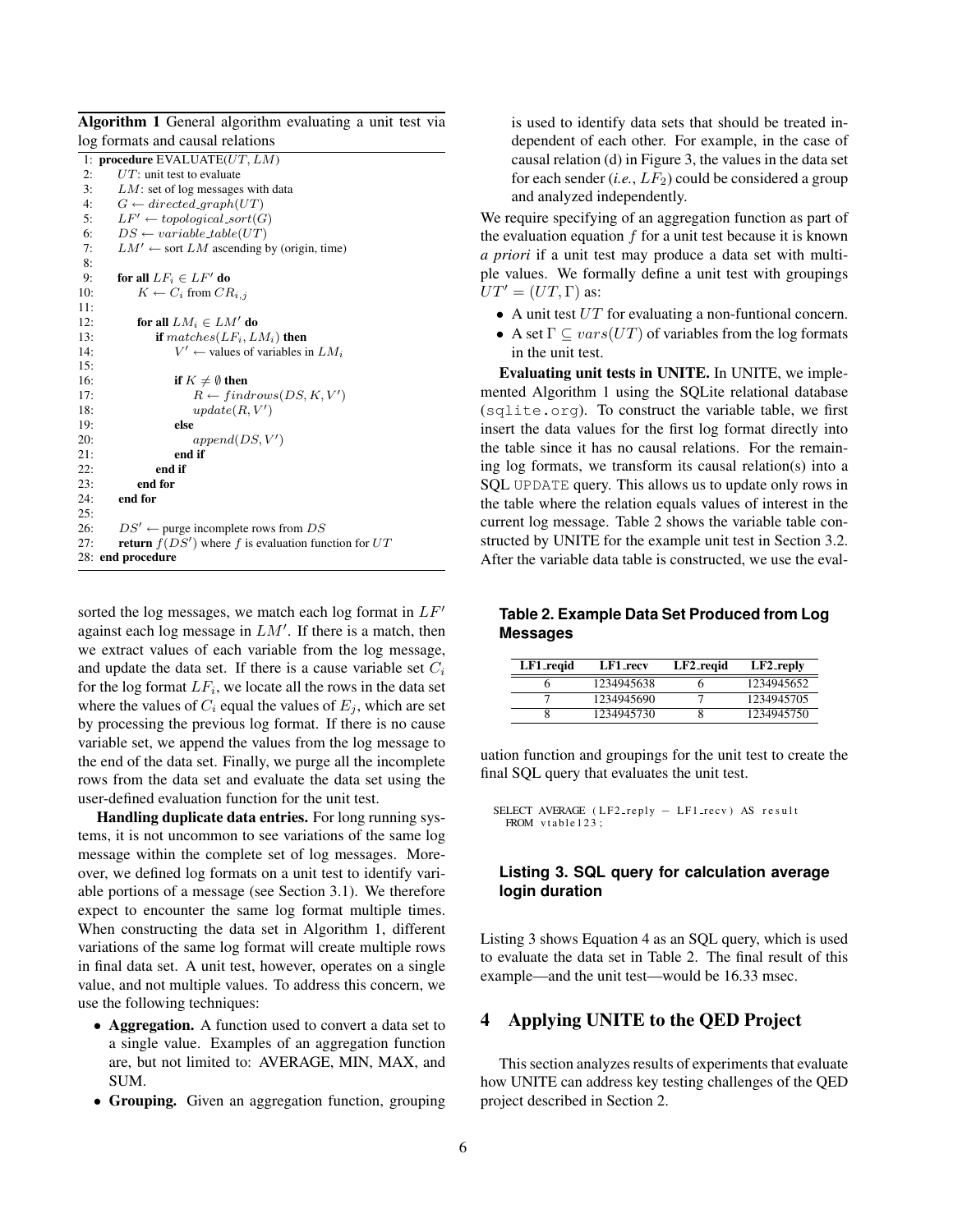#### 4.1 Experiment Setup

As mentioned in Section 2, the QED project is in its first year of development and is expected to continue for several years. QED developers do not want to wait until system integration time to validate the performance of their middleware infrastructure relative to stated QoS requirements. The team members on the QED project therefore used CUTS [10] and UNITE to perform early intergration testing. All tests were run in a representative testbed based on ISISlab (www.dre.vanderbilt.edu/isislab), which is powered by Emulab software [19]<sup>1</sup>. Each host in our experiment was an IBM Blade Type L20, dual-CPU 2.8 GHz processor with 1 GB RAM configured with the Fedora Core 6 operating system.

To test the QED middleware, we first constructed several scenarios using CUTS' modeling languages [9]. Each scenario was designed such that all components communicate with each other using a single server in the GIG (similar to Figure 2 in Section 2). The first scenario was designed to test different thresholds of the underlying GIG middleware to pinpoint potential areas that could be improved by the QED middleware. The second scenario was more complex and emulated a *multi-stage workflow*. The multi-stage workflow is designed to test the underlying middleware's ability to ensure application-level QoS properties, such as reliability and end-to-end response time when handling applications with different priorities and priviledges.



**Figure 4. CUTS model of the multi-stage workflow test scenario**

As shown in Figure 4, the multi-stage workflow has six types of components. Each directed line that connects a component represents a communication event (or stage) that must pass through the GIG (and QED) middleware before being delivered to the component on the opposite end.

Moreover, each directed line conceptually represents where QED will be applied to ensure QoS between communicating components.

The projection from the middle component represents the behavior of that specific component. Each component in the multi-stage workflow has a behavior model (based on Timed I/O Automata [9]) that dictates its actions during a test. Moreover, each behavior model contains actions for logging key data needed to evaluate a unit test, similar to Listing 1 in Section 3.1.

Listing 4 lists an example message from the multi-stage workflow scenario.

MainAssembly. SurveillanceClient: Event 0: Published a

```
SurveillanceMio at 1219789376684
```
MainAssembly. Surveillance Client: Event 1: Time to publish a SurveillanceMio at 1219789376685

#### **Listing 4. Example log messages from the multi-stage workflow scenario**

This log message contains information about the event, such as event id and timestamp. Each component also generates log messages about the events it receives and its state (such as event count). In addition, each component sends enough information to create a causal relation between itself and the receiver, so there is no need for a global unique identifier to correlate data.

We next used UNITE to construct log formats (see Section 3.1) for identifing log messages during a test run that contain metrics of interest. These log formats were also used to define unit tests that evaluate non-functional concerns described in Section 3.2. Overall, we were interested in evaluating the following concerns in our experiments:

• Multiple publishers. At any point in time, the GIG will have many components publishing and receiving events simultaneously. We therefore need to evaluate the response time of events under such operating conditions. Moreover, QED needs to ensure QoS when the infrastructure servers must manage many events. Since the QED project is still in the early stages of development, we must first understand the current capabilities of the GIG middleware without QED in place. These results provide a baseline for evaluating the extent to which the QED middleware capabilities improve application-level QoS.

• Time spent in server. One way to ensure high QoS for events is to reduce the time an event spends in a server. Since the GIG middleware is provided by a third-party vender, we cannot ensure it will generate log messages that can be used to calculate how it takes the server to process an event. Instead, we must rely on messages generated from distributed application components whenever it publishes/ sends an event.

For an event that propogates through the system, we use Equation 5 to calculate how much time the event spends in

<sup>&</sup>lt;sup>1</sup>Emulab allows developers to configure network topologies and operating systems on-the-fly to produce a realistic operating environment for distributed unit and integration testing.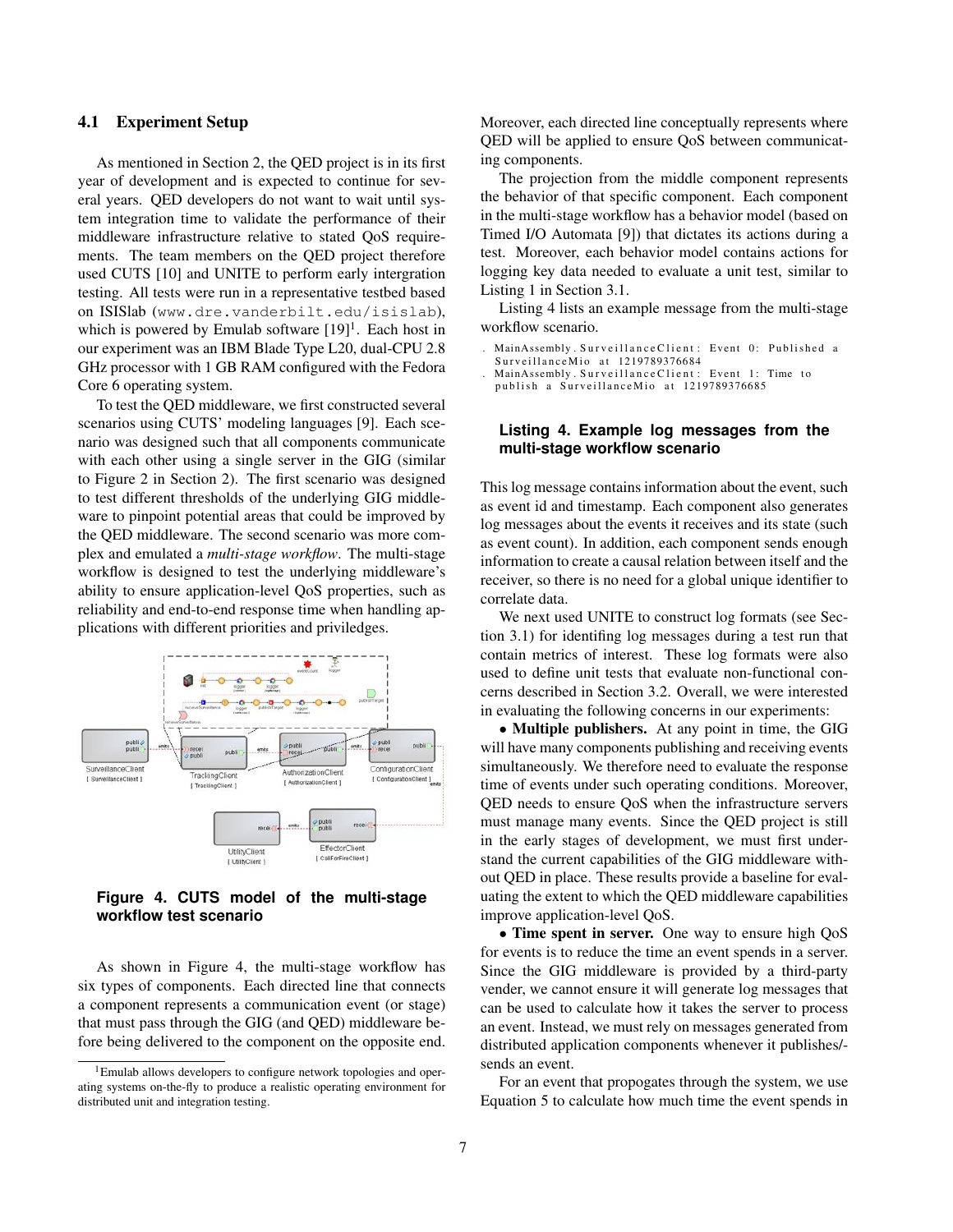the server assuming event transmission is instantenous, *i.e.*, neglictable.

$$
(end_e - start_e) - \sum_c S_{c_e} \tag{5}
$$

As listed in Equation 5, we calculate the time spent in the server by taking the response time of the event  $e$ , and subtracting the sum of the service time of the event in each component  $S_{c_e}$ . Again, since QED is in its early stages of development, this unit test will be provide a baseline of the infrastructure and used continuously throughout development.

#### 4.2 Experiment Results

We now present results for experiments of the scenarios discussed in Section 4.1. Since QED is still in the early stages of development, we focus our experiments on evaluating the current state of the GIG middleware infrastructure, *i.e.*, without measuring the impact of QED middleware on QoS, and UNITE's ability to unit test non-functional concerns.

Analyzing multiple publisher results. Table 3 shows the results for the unit test that evaluates average end-to-end response time for an event when each publisher publishes at 75 Hz. As expected, the response time for each importance value was similar. When we unit tested this scenario using UNITE, the test results presented in Table 3 were calculated from two different log formats—either log format generated by a publisher and the subscriber. The total number of log messages generated during the course of the test was 993,493.

**Table 3. Average end-to-end (E2E) response time (RT) for multiple publishers sending events at 75 Hz**

| <b>Publisher Name</b> | Importance | Avg. E2E RT (msec) |
|-----------------------|------------|--------------------|
| ClientA               | 30         | 103931.14          |
| <b>ClientB</b>        | 15         | 103885.47          |
| ClientC               |            | 103938.33          |

UNITE also allows us to view the data trend for the unit test of this scenario to get a more detailed understanding of performance. Figure 5 shows how the response time of the event increases over the lifetime of the experiment. We knew beforehand that the this configuration for the unit test produced too much workload. UNITE's data trend and visualazation capabilities, however, helped make it clear the extent to which the GIG middleware was being over utilized.

Analyzing maximum sustainable publish rate results. We used the multi-stage workflow to describe a complex



**Figure 5. Data trend graph of average endto-end response time for multiple publishers sending events at 75 Hz**



**Figure 6. Data trend of the system placed in near optimal publish rate**

scenario tests the limits of the GIG middleware without forcing it into incremental queueing of events. Figure 6 graphs the data trend for the unit test, which is calculated by specifying Equation 5 as the evaluation for the unit test. Figure 6 was produced by UNITE after analyzing (*i.e.*, identifying and extracting metrics from) 193,464 log messages. The unit test also consisted of ten different log formats and nine different causal relations, which were of types (a) and (b), discussed in Section 3.3.

Figure 6 illustrates the sustainable publish rate of the mutle-stage workflow in ISISlab. As illustrated, the justin-time compiler (JITC) and other Java features cause the the middleware to temporarily increase the individual message end-to-end response. By the end of the test (which is not shown in the above graph), the time an event spends in the server reduces to normal operating conditions.

The multi-stage workflow results provided two insights to QED developers. First, their theory of maximum publish rate in ISISlab was confirmed. Second, Figure 6 helped developers speculate on what features of the GIG middleware might cause performance bottlenecks, how QED could address such problems, and what new unit test are need to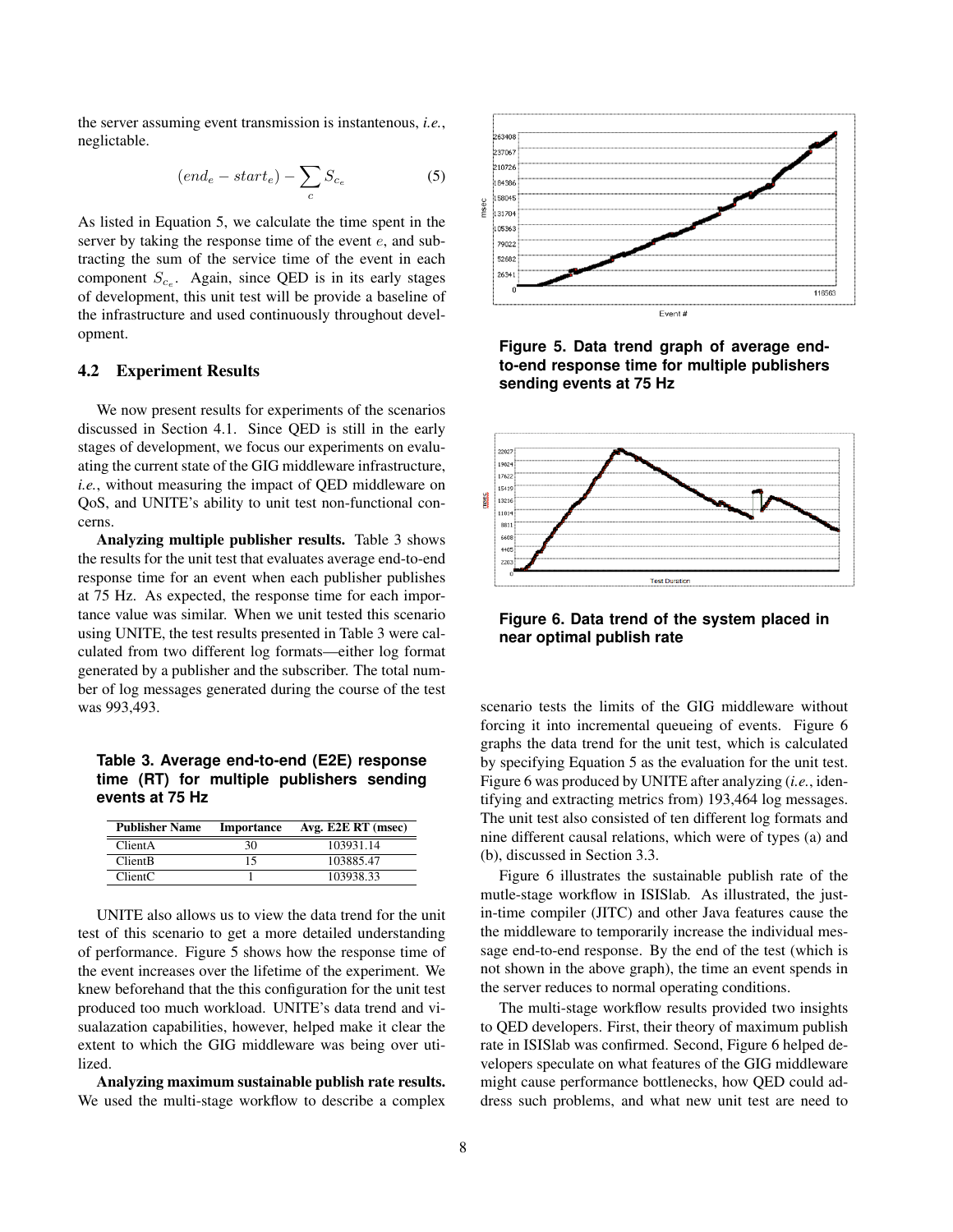illustrate QED's improvements to the GIG middleware.

By providing developers comprehensive testing and analysis features, UNITE helped guide the development team to the next phase of testing and integration of feature sets.

Evaluating the impact of UNITE on the experiment. Because of UNITE, we could quickly construct unit tests to evaluate the GIG middleware. In context of the multi-stage workfow scenario, UNITE provided two insights to QED developers. First, their theory of maximum publish rate in ISISlab was confirmed. Second, the data trend and visualization capabilities of UNITE helped developers speculate on what features of the GIG middleware might cause performance bottlenecks, how QED could address such problems, and what new unit test are need to illustrate QED's improvements to the GIG middleware.

In addition, UNITE's analyical capabilities are not bounded by a unit test's configuration and data. As long as the correct log formats and their causal relations is specified, UNITE can evaluate the unit test. Moreover, we did not need to specify a global unique identify to associate data with its correct exeuction trace. If we required a global unique identifier to associate data metrics, then we would have to ensure that all components propogated the identifer. Moreover, if we added new compoents to the multi-stage workflow, each component would have to be aware of the global unique idenfier, which can inherently complicate the logging specification.

By providing developers comprehensive testing and analysis capabilities, UNITE helped guide the QED developers to the next phase of testing and integration of feature sets. We therefore conclude that UNITE helped reduce the complexity of evaluating a non-functional concerns of a component-based distributed system. Moreover, unit tests can be automated and run continuously throughout the software development lifecycle of QED using CiCUTS [8], which integrates CUTS with continuous integration environments, such as CruiseControl (cruisecontrol. sourceforge.net).

## 5 Related Work

This section compares our work on UNITE with related work on unit testing and component-based distributed system analysis.

Distributed system unit testing. Coelho et. al [5] and Yamany et. al [22] describe techniques for unit testing multi-agent systems using so-called mock objects. Their goal for unit testing multi-agent systems is similar to UNITE, though they focus on functional concerns, whereas UNITE focuses on non-functional concerns of a distributed system during the early stages of development. Moreover, Coelho et. al unit test a single multi-agent isolation,

whereas UNITE focuses on unit testing systemic properties (*i.e.*, many components working together). UNITE can also be used to unit test a component in isolation, if necessary.

Qu et. al [18] present a tool named *DisUnit* that extends JUnit [15] to enable unit testing of component-based distributed systems. Although DisUnit supports testing of distributed systems, it assumes that metrics used to evaluate a non-functional concern are produced by a single component. As a result, DisUnit cannot be used to test nonfuntional concerns of a distributed system where metrics are dispersed throughout a system execution trace, which can span many components and hosts in the system. In contrast, UNITE assumes that data need to evaluate a test can occur in any location and at any time during the system's execution.

Component-based distributed systems analysis. Mania et. al [14] discuss a technique for developing performance models and analyzing component-based distributed system using execution traces. The contents of traces are generated by system events, similar to the log message in UNITE. When analyzing the systems performance, however, Mania et. al rely on synchronized clocks to reconstruct system behavior. Although this technique suffices in tightly coupled environments, if clocks on different hosts drift (as may be the case in ultra-large-scale systems), then the reconstructed behavior and analysis may be incorrect. UNITE improves upon their technique by using data within the event trace that is common in both cause and effect messages, thereby removing the need for synchronized clocks and ensuring that log messages (or events in a trace) are associated correctly.

Similarly, Mos et. al [16] present a technique for monitoring Java-based components in a distributed system using proxies, which relies on timestamps in the events and implies a global unique identifier to reconstruct method invocation traces for system analysis. UNITE improves upon their technique by using data that is the same between two log messages (or events) to reconstruct system traces given the causal relations between two log formats. Moreover, UNITE relaxs the need for a global identifier.

Parsons et. al [17] present a technique for performing end-to-end event tracing in component-based distributed systems. Their technique injects a global unique identifier at the beginning of the event's trace (*e.g.*, when a new user enters the system). This unique identifier is then propagated through the system and used to associate data for analytical purposes. UNITE improves upon their technique by relaxing the need for a global unique identifier to associate data for analysis. Moreover, in a large- or ultra-large-scale component-based distributed system, it can be hard to ensure unique identifiers are propagated throughout components created by third parties.